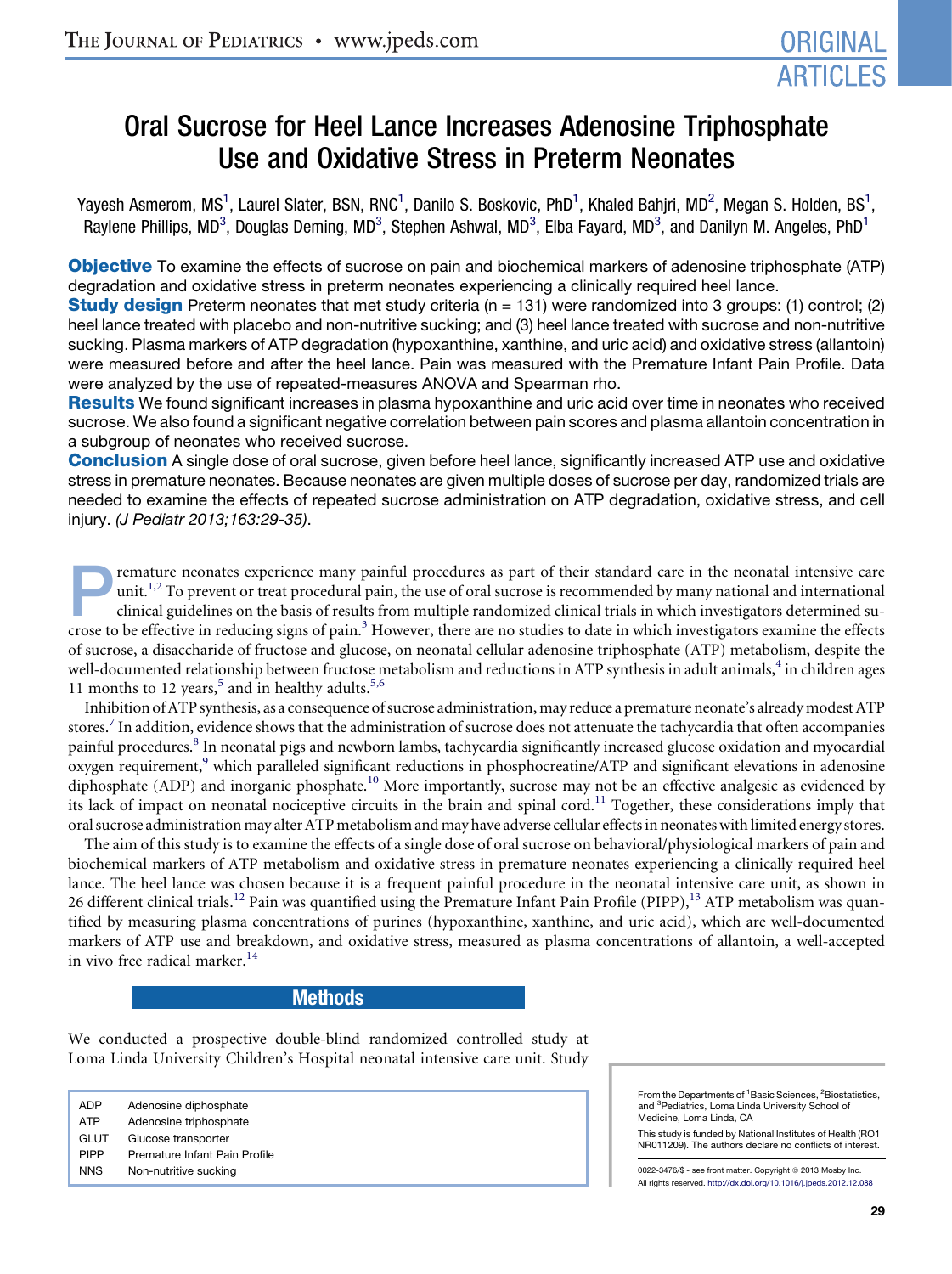protocol and informed consent documents were approved by the Loma Linda University Children's Hospital Institutional Review Board. Subjects included in the study were premature infants  $\leq$ 36.5 weeks' gestation who: (1) weighed  $\geq$ 800 g; (2) had a central catheter in place; and (3) required a heel lance. Exclusion criteria included neonates: (1) with unstable oxygenation and hemodynamic status; (2) receiving opioids or sedatives or any antiepileptic medications; (3) diagnosed with intraventricular hemorrhage  $\geq$  grade 3; or (4) with facial or multiple congenital anomalies that might alter the pain response. The heel lance was performed for an accurate measurement of blood glucose from neonates receiving glucose-rich total parenteral nutrition through a central catheter. Parents of premature infants who met study criteria were approached for informed consent as soon after birth as possible. With consent, subjects were randomized into 1 of 3 groups: (1) control; (2) placebo with non-nutritive sucking (NNS, or pacifier); or (3) sucrose (Sweet-Ease; Children's Medical Ventures, Phillips Healthcare, Andover, Massachusetts) with NNS ([Figure 1](#page-7-0); available at [www.](http://www.jpeds.com) [jpeds.com\)](http://www.jpeds.com). Randomization was performed by a research pharmacist, who used a permuted block randomization table generated by the study statistician.

The experimental procedure is described in [Figure 2](#page-7-0) (available at [www.jpeds.com](http://www.jpeds.com)). Investigators collaborated with the clinical staff to obtain a sample of approximately 0.8 mL of blood from a central catheter before ("0" minute) and 5 minutes after the heel lance to measure purine and allantoin levels. In control neonates who did not receive a study drug or undergo a heel lance, similar samples were collected at "0" and 5 minutes from baseline. The time period of 5 minutes after heel lance for blood sample collection was based on previous investigations, which showed plasma levels of purines and organic hydroperoxides significantly increasing 5 minutes after conditions such as incomplete ischemia.<sup>[15](#page-6-0)</sup> These data were validated by unpublished preliminary studies in our laboratory, where we found increases in plasma purines compared with baseline five minutes after heel lance, and purine values that were less than baseline, 20-30 minutes after heel lance. Blood samples were centrifuged within 5 minutes to separate the plasma which was then stored at  $-80^{\circ}$ C. All samples were analyzed within 1 week of acquisition.

# Heel Lance Procedure and Administration of Study Drug

The study drug was prepared immediately before the experimental procedure by the research pharmacist and labeled as "study drug" to ensure blinding. The dose of sucrose was based on previously published studies in premature infants.[12,16-18](#page-6-0) Neonates randomized to the sucrose group received a single dose of 24% sucrose in the following volumes: 2 mL for neonates >2 kg, 1.5 mL for neonates 1.5- 2 kg, and 0.5 mL for neonates that were <1.5 kg. The study drug was administered slowly via syringe to the anterior tongue along with a pacifier (NNS) 2 minutes before the

heel lance. Multiple studies showed that sucrose was most effective when given approximately two minutes before heel lance.<sup>[8,18-23](#page-6-0)</sup> Neonates randomized to the placebo group received an equal volume of sterile water to the anterior portion of the tongue along with a pacifier. The neonate's face was videotaped by trained research staff to record facial action at "0" minutes, during the heel lance and up to 30 seconds post heel lance.

# Pain Assessment

To assess pain, we used the PIPP, an instrument designed to assess acute pain in preterm neonates.<sup>[13](#page-6-0)</sup> This scoring system includes seven items, each graded from 0 to 3. Two items describe baseline characteristics of the neonate (gestational age and behavioral state), 2 items are derived from physiologic measurements (heart rate and oxygen saturation), and 3 items describe facial actions (brow bulge, eye squeeze, and nasolabial furrow). Baseline pain was scored before the heel lance (0 minute) during a 30-second window. Procedural pain was scored from the time of heel lance to 30 seconds after the lance. Facial actions were recorded with a digital camera with real-time counter that allowed for intensive slow motion stop frame, videocoding, and playback. Previous work on validation of the PIPP score showed an ability to differentiate painful from non-painful or baseline events.<sup>[13,24](#page-6-0)</sup>

# Measurement of Purines

Purine metabolites were measured as previously published by our laboratory.<sup>[25](#page-6-0)</sup> Specifically, plasma was removed, transferred to separate Eppendorf tubes, and immediately centrifuged in Eppendorf 5702R (Pittsburgh, Pennsylvania) centrifuge, for 30 minutes at 18 000 g. The supernatant was transferred to Microcon centrifugal filter devices (Millipore Corp, Bedford, Massachusetts), 200  $\mu$ L per device, and spun for 90 minutes at 14 000 g,  $4^{\circ}$ C. Filtrate was removed, and 150  $\mu$ L was transferred to an Eppendorf tube containing  $1 \times 10^{-7}$  mol of 2-aminopurine (internal standard). Highperformance liquid chromatography (Waters 996 PDA, 715 Ultra Wisp Sample Processor; Millipore Corp) analysis was done in the same day, or the tubes were frozen at  $-80^{\circ}$ C until analysis. Previous analysis via high-performance liquid chromatography of plasma demonstrated that purines remained stable with freezing.

Three  $45-\mu L$  injections were used for each sample onto a Supelcosil LC-18-S 15 cm  $\times$  4.6 mm, 5- $\mu$ m column (SGE, Austin, Texas), with the following isocratic conditions: 50 mM ammonium formate buffer, pH 5.5, flow rate 1.0 mL/ min. Hypoxanthine, xanthine, and uric acid were quantitated by obtaining peak areas at appropriate retention and wavelengths.[26](#page-6-0) Once the peak area of 2-aminopurine at approximately 10.8 minutes and 305 nm was determined, the area ratios of hypoxanthine, xanthine, and uric acid to 2 aminopurine were determined and converted to micromolar concentrations using standard curves. Samples were analyzed in triplicates and values with a coefficient of variation of less than 10% were included in the final analyses. The limits of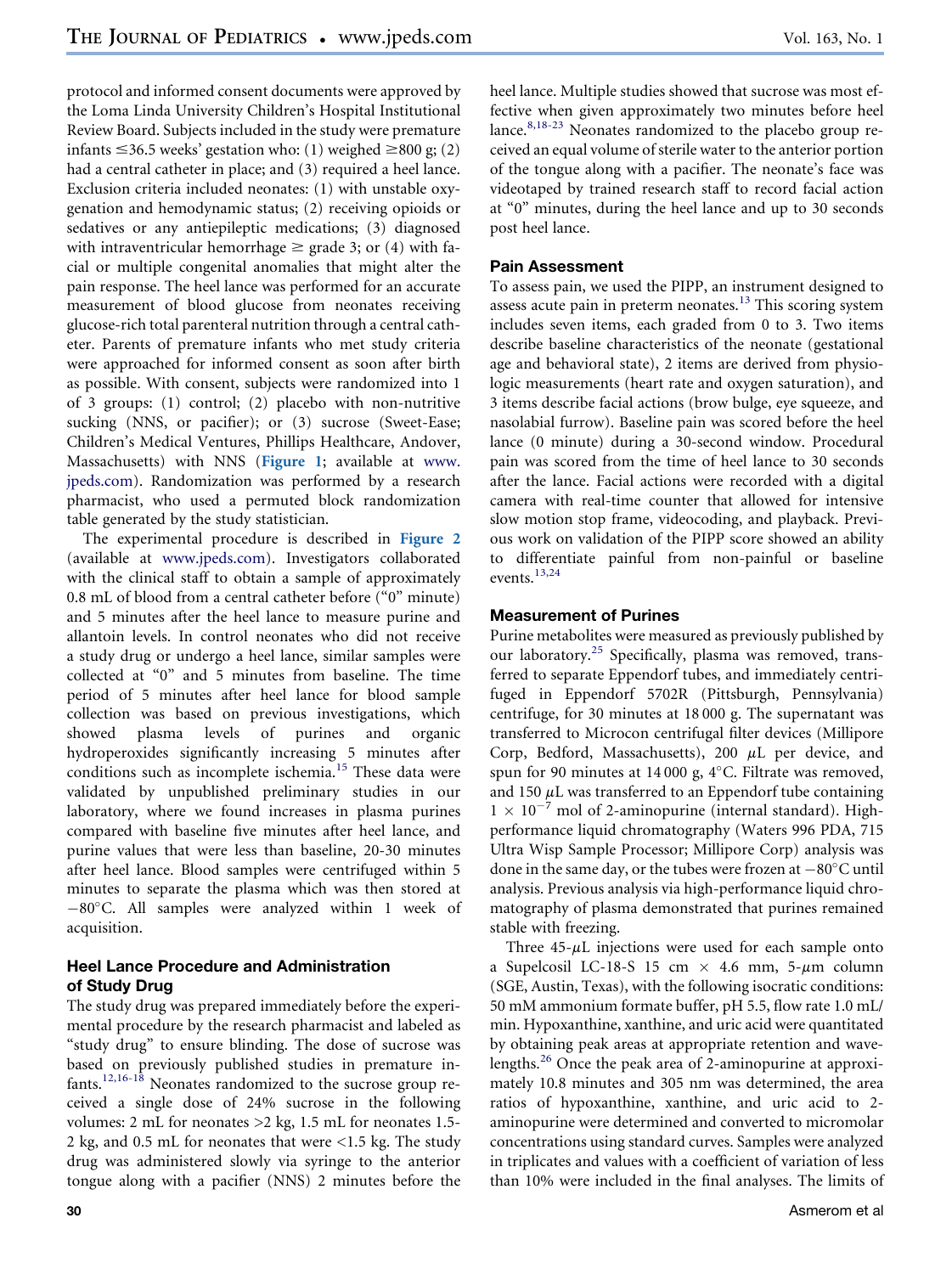detection for the purines are as follows: 1.58  $\mu$ M hypoxanthine, 1.32  $\mu$ M xanthine, and 5.0  $\mu$ M uric acid.

Measurement of Allantoin. Allantoin was measured in plasma using an adaptation of the method developed by Gruber et al<sup>[27](#page-6-0)</sup> and Al-Khalaf and Reaveley.<sup>[28](#page-6-0)</sup> Plasma (50  $\mu$ L) was transferred to an Eppendorf tube containing  $5 \times 10^{-10}$  mol internal standard (50  $\mu$ L 10  $\mu$ M [<sup>15</sup>N]-labeled allantoin). Spiked samples were simultaneously deproteinized and extracted by the addition of 100  $\mu$ L of acetonitrile. These samples were then vortexed and centrifuged at 20 000 g,  $4^{\circ}$ C for 5 minutes, and the supernatant was dried under N<sub>2</sub>. After drying, 50  $\mu$ L of MTBSTFA (ie, N-methyl-N-tert-butyldimethylsilyltrifluoroacetamide) in pyridine (1:1 vol/vol) was added and the derivatization reaction was facilitated by incubation at  $50^{\circ}$ C for 2 hours. Analysis was performed on Agilent 6890N Network GC System connected to an Agilent 5973 Inert Mass Selective Detector (both Agilent Technologies, Inc, Santa Clara, California). Separation was performed using an Agilent 122-5532G capillary column (25.7 m length, 0.25 mm internal diameter). Helium was used as the carrier gas at a flow rate of 1.5 mL/min. Derivatized product  $(1 \mu L)$  was injected in split mode (split 20:1, split flow 29.4 mL/min, total flow 33.8 mL/min). The initial column temperature was set at  $100^{\circ}$ C and held at that temperature for 2 minutes; it was increased to  $180^{\circ}$ C at a rate of  $10^{\circ}$ C/min. The column was held at this temperature for 4 minutes and then increased to 260 $\rm ^{\circ}C$  at a rate of 20 $\rm ^{\circ}C/m$ in. This temperature was maintained until the end of the run. Allantoin was quantified using selected ion monitoring mode with the 398.00 m/z ion being monitored for allantoin and the 400.00 m/z for DLallantoin-5- $^{13}$ C;1- $^{15}$ N. The ion abundance ratios (398.00/ 400.00) were converted to micromolar concentrations by use of a standard curve.

Statistical Analyses. A repeated-measures ANOVA with one between factor (type of intervention) and one within factor (time) was used to compute the minimum sample size needed for this study. The sample size was based on the following assumptions: (1) the significance level was set to 0.05; and (2) required power was 80%. After adjusting for a 10% dropout rate, we enrolled 42-45 participants per group for a total of 131 subjects.

To analyze the data, assumptions of normality and equal variance were assessed. Demographic data for categorical variables were analyzed by use of the  $\chi^2$  test. Repeatedmeasures ANOVA for one between subject factor (group) and one within subject factor (time) were assessed to evaluate the effect of the heel lance on plasma purines and allantoin concentrations over time. Interaction terms in the general linear model were used for this purpose. The interaction terms assess the differences between the groups over time. Correlations between purines, allantoin, and biobehavioral markers (PIPP) were examined with the Spearman rho. All statistical analyses were performed using SPSS Statistics for Windows Version 20 (SPSS Inc, Chicago, Illinois). Differences were considered significant at  $P < .05$ .

#### Results

Of the 151 subjects who provided consent between the months of July 2009 and February 2012, 131 subjects were randomized into 1 of 3 groups: control  $(n = 42)$ , heel lance and placebo ( $n = 45$ ), or heel lance and 24% sucrose ( $n = 44$ ; [Figure 1](#page-7-0)). All subjects randomized to the heel lance groups were given a pacifier (NNS) immediately before, during, and after study drug administration. There were no significant differences between the groups ([Table I](#page-3-0)).

#### Effects of Oral Sucrose on Behavioral and Physiological Markers of Pain

There were no significant differences in baseline pain score between the 3 groups ([Table II](#page-3-0)). Sucrose significantly attenuated the increase in pain score in response to heel lance, compared with placebo ([Table II](#page-3-0)). The heart rate response to heel lance was greatest in the sucrose group  $(P < .001)$ . Heart rate increased by 11% in the sucrose group, compared with 6% in the placebo group and 0.5% in the control group. We observed no significant changes in mean oxygen saturation in response to heel lance in any of the 3 groups. These data suggest that the lower pain scores in the sucrose group were attributable to significant reductions in the behavioral components of the PIPP scoring tool and not from physiological markers of pain such as heart rate or oxygen saturation.

# Effects of Oral Sucrose on Markers of ATP Metabolism (Purines) and Oxidative Stress (Allantoin)

There were no significant differences in baseline purine and allantoin levels in any of the groups. However, although plasma purine and allantoin concentration decreased over time in subjects randomized to the control and placebo groups, we observed a significant increase over time in plasma hypoxanthine and uric acid in neonates who received sucrose before the heel lance ([Figure 3](#page-4-0), A and B). This effect persisted even when analysis was limited to subjects <33 weeks' gestation at the time of sampling. Xanthine concentrations remained stable over time in each of the 3 groups. Plasma allantoin concentration increased over time in those who received sucrose; however, this effect was not statistically significant (data not shown).

# Effects of Oral Sucrose on Plasma Allantoin in Neonates with a Minimal Pain Response to Heel Lance

We found that 63% of neonates who received sucrose demonstrated a minimal response to heel lance, defined as an increase in PIPP score of <33%. When we examined the effect of sucrose in this subgroup, we found that plasma allantoin concentration increased significantly over time ([Figure 3](#page-4-0),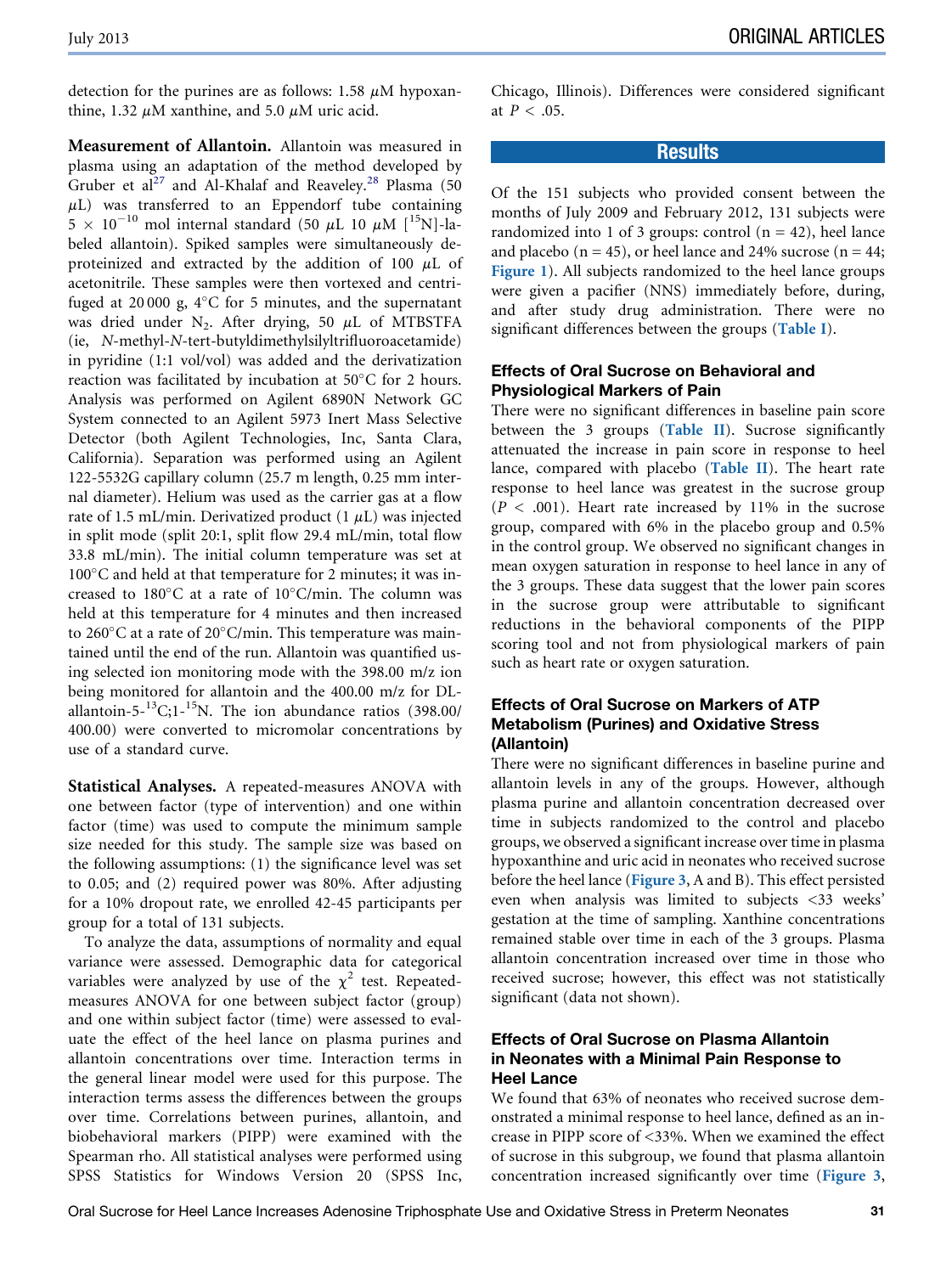<span id="page-3-0"></span>

| Table I. Subject demographics |                      |                                    |                                       |                      |         |  |  |  |  |
|-------------------------------|----------------------|------------------------------------|---------------------------------------|----------------------|---------|--|--|--|--|
|                               | Control ( $n = 42$ ) | Heel lance, placebo-NNS $(n = 45)$ | Heel lance, Sweet-Ease/NNS $(n = 44)$ | F value              | P value |  |  |  |  |
| EGA, weeks                    | $30.5 \pm 2.6$       | $30.3 \pm 3.2$                     | $30.1 \pm 3.1$                        | $0.218*$             | .804    |  |  |  |  |
| Birth weight, g               | $1456.4 \pm 502$     | $1498.4 \pm 706$                   | $1374.1 \pm 552$                      | $0.499*$             | .608    |  |  |  |  |
| Apgar, 1 minute               | $5\pm3$              | $5\pm3$                            | $6 \pm 2$                             | $0.961*$             | .385    |  |  |  |  |
| Apgar, 5 minute               | $7 \pm 2$            | $7 \pm 2$                          | $7 \pm 2$                             | $1.008*$             | .368    |  |  |  |  |
| Sex, n (%)                    |                      |                                    |                                       | $1.175$ <sup>†</sup> | .556    |  |  |  |  |
| Male                          | 25 (60%)             | 22 (49%)                           | 22 (50%)                              |                      |         |  |  |  |  |
| Female                        | 17 (40%)             | 23 (51%)                           | 22 (50%)                              |                      |         |  |  |  |  |
| Race, $n$ $%$                 |                      |                                    |                                       | $4.277^{\dagger}$    | .831    |  |  |  |  |
| White                         | 15 (36%)             | 14 (31%)                           | 19 (43%)                              |                      |         |  |  |  |  |
| Hispanic                      | 15 (36%)             | 21 (47%)                           | 15 (34%)                              |                      |         |  |  |  |  |
| African American              | 6(14%)               | 7(16%)                             | 6 (14%)                               |                      |         |  |  |  |  |
| Asian                         | 2(4%)                | 2(4%)                              | $2(4.5\%)$                            |                      |         |  |  |  |  |
| Other                         | 4 (10%)              | $1(2\%)$                           | $2(4.5\%)$                            |                      |         |  |  |  |  |
| Condition at time of sampling |                      |                                    |                                       |                      |         |  |  |  |  |
| $F_10_2, %$                   | $0.25 \pm 0.07$      | $0.26 \pm 0.09$                    | $0.23 \pm 0.03$                       | $1.783*$             | .172    |  |  |  |  |
| EGA, weeks                    | $32.5 \pm 2.3$       | $32.6 \pm 2.6$                     | $33.1 \pm 2.1$                        | $0.759*$             | .470    |  |  |  |  |
| SNAPPE-II                     | $7.8 \pm 10.8$       | $7.9 \pm 11.9$                     | $8.3 \pm 11.6$                        | $0.020*$             | .980    |  |  |  |  |
| Mode of $02$ delivery         |                      |                                    |                                       | $6.861$ <sup>t</sup> | .334    |  |  |  |  |
| Spontaneous RA                | 19                   | 19                                 | 24                                    |                      |         |  |  |  |  |
| Nasal cannula                 | 6                    | 11                                 | 11                                    |                      |         |  |  |  |  |
| <b>NCPAP</b>                  | 6                    | 6                                  |                                       |                      |         |  |  |  |  |
| <b>NIPPV</b>                  | 11                   | $\mathbf{0}$                       | 8                                     |                      |         |  |  |  |  |
| Hemoglobin                    | $13.1 \pm 2.4$       | $12.7 \pm 2.3$                     | $12.5 \pm 2.2$                        | $0.846*$             | .432    |  |  |  |  |
| Hematocrit                    | $38.7 \pm 6.5$       | $37.6 \pm 6.4$                     | $36.9 \pm 5.7$                        | $0.844*$             | .433    |  |  |  |  |

EGA, estimated gestational age; NCPAP, nasal continuous positive airway pressure; NIPPV, noninvasive intermittent positive pressure ventilation; RA, room air; SNAPPE-II, Score for Neonatal Acute Physiology-Perinatal Extension-II.

\*Repeated-measure ANOVA.  $\tau \chi^2$  test.

C). When we examined the correlation between the percent change in PIPP pain score over time and the percent change in allantoin concentration over time, we found a significant negative correlation (Spearman rho,  $-0.378$ ,  $P = .014$ ), suggesting that although sucrose significantly decreased the pain scores, it also increased markers of oxidative stress in this subgroup of premature neonates.

# **Discussion**

Although oral sucrose given before a single heel lance significantly decreased behavioral markers of pain, consistent with the findings of numerous clinical investigators,  $8,17,23,29$  it also increased markers of ATP use, as evidenced by significant increases over time in plasma hypoxanthine and uric acid concentrations. The relationship between sucrose, ATP

use/depletion, and increased purine production is well documented in adult animal and human literature ([Figure 4](#page-5-0)).[6,30,31](#page-6-0) Sucrose is a disaccharide of glucose and fructose. It is hydrolyzed by sucrase, an enzyme secreted by epithelial cells of the villi in the small intestine ([Figure 4](#page-5-0), A). Both glucose and fructose are rapidly absorbed from the gastrointestinal tract through glucose transporter (GLUT) 5 (fructose) and sodium-glucose cotransporter/ GLUT2 (glucose) transporters in the apical membrane and transferred to the portal circulation via GLUT2 transporters in the basolateral membrane of enterocytes ([Figure 4](#page-5-0), B).

The expression of these GLUTs is up-regulated by exposure of intestinal lumen to fructose solutions<sup>[32](#page-6-0)</sup> or by previous exposure to corticosteroids.<sup>33</sup> Once in circulation, glucose uptake is insulin-dependent while fructose uptake is independent of

| Table II. Pain score, heart rate, and oxygen saturation |                      |                                    |                                       |           |                       |  |  |  |
|---------------------------------------------------------|----------------------|------------------------------------|---------------------------------------|-----------|-----------------------|--|--|--|
|                                                         | Control ( $n = 42$ ) | Heel lance, placebo-NNS $(n = 45)$ | Heel lance, Sweet-Ease/NNS $(n = 44)$ | F value   | P value               |  |  |  |
| Pain score                                              |                      |                                    |                                       |           |                       |  |  |  |
| Mean (min-max)                                          |                      |                                    |                                       |           |                       |  |  |  |
| Baseline                                                | $3.9(1-8)$           | $3.8(1-8)$                         | $3.8(1-7)$                            | $0.233*$  | .792                  |  |  |  |
| Procedural                                              | $5.9(2-15)$          | $6.3(2-12)$                        | $4.6(2-10)$                           | $6.216*$  | $.003$ <sup>1</sup>   |  |  |  |
| Heart rate                                              |                      |                                    |                                       |           |                       |  |  |  |
| Baseline                                                | 154.4 (12.8)         | 155.9 (14.4)                       | 154.1 (13.3)                          | $0.206*$  | .814                  |  |  |  |
| Procedural                                              | 154.9 (13.9)         | 164.9 (14.6)                       | 170.5 (14.7)                          | $14.480*$ | $< 0.01$ <sup>#</sup> |  |  |  |
| Oxygen saturation                                       |                      |                                    |                                       |           |                       |  |  |  |
| Baseline                                                | 96.5(0.5)            | 96.2(0.5)                          | 96.2(0.5)                             | $0.123*$  | .885                  |  |  |  |
| Procedural                                              | 96.2(0.6)            | 95.8(0.6)                          | 96.4(0.6)                             | $0.235*$  | .791                  |  |  |  |

\*Repeated-measures ANOVA.

†Sweet-Ease group significantly lower than control or placebo groups.  $\ddagger$ Control group significantly lower than both heel lance groups.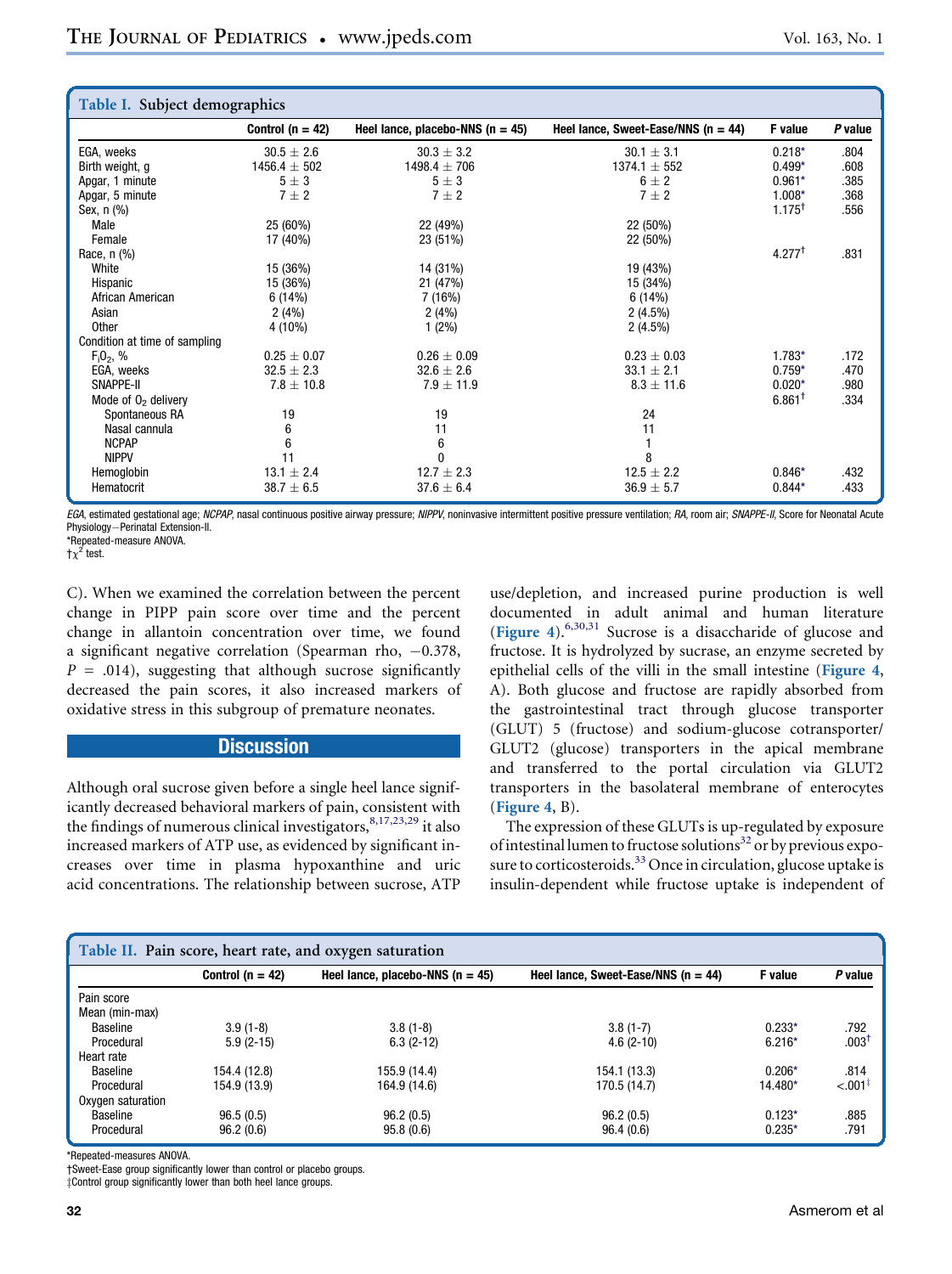<span id="page-4-0"></span>

Figure 3. A and B, Plasma hypoxanthine and uric acid concentration increased over time in preterm neonates who received oral sucrose before a clinically required heel lance. C, In neonates with minimal pain response (<33% increase in PIPP with heel lance), plasma allantoin concentration increased over time.

insulin[.4](#page-6-0) Inside the cell, fructose is rapidly phosphorylated into fructose-1-phosphate by the enzyme fructokinase ([Figure 4](#page-5-0), C). The activity of fructokinase is 4-fold greater than glucokinase (the enzyme that phosphorylates glucose). Moreover, fructokinase activity is relatively unregulated, being limited only by fructose concentration.<sup>34</sup> Fructose-1phosphate is split by aldolase (aldolase B) into glyceraldehyde and dihydroxyacetone phosphate, a member of the glycolysis sequence of intermediates. The third enzyme in the fructose pathway is triokinase, which catalyzes the phosphorylation of glyceraldehyde to glyceraldehyde-3 phosphate, another intermediate in the glycolytic pathway.

These fructose-related biochemical reactions are significant because each phosphorylation step requires  $ATP<sup>31</sup>$  $ATP<sup>31</sup>$  $ATP<sup>31</sup>$  As ATP is consumed, it is degraded to ADP, leading to an in-crease in ADP concentration.<sup>[4](#page-6-0)</sup> Simultaneously, inorganic phosphate levels decrease because they are sequestered in fructose-1-phosphate or the mitochondria to generate ATP necessary to maintain fructose phosphorylation ([Figure 4](#page-5-0), D).<sup>4</sup> As inorganic phosphate concentration decreases, oxidative phosphorylation is inhibited, reducing ATP synthesis and rapidly depleting ATP.<sup>[4,6,30,31](#page-6-0)</sup> ATP and ADP catabolism results in increased concentration of purines such as uric acid ([Figure 4](#page-5-0), E).<sup>[5,6,35](#page-6-0)</sup> These observations have been documented in adult animals as well as in children ages 11 months to 12 years<sup>[5](#page-6-0)</sup> and in healthy adults.<sup>[5,6](#page-6-0)</sup> We show similar effects in preterm neonates, in which a single dose of sucrose significantly increased plasma hypoxanthine and uric acid concentrations.

We also found that neonates in the sucrose treatment group had the largest increase in heart rate compared with those in the control or placebo groups, providing additional evidence that sucrose does not attenuate the tachycardia that accompanies painful procedures, but may increase it. This increase in heart rate may be due to the stimulatory effect of sucrose on the sympathetic nervous system, as shown in rats $36,37$  and healthy young adults.<sup>[38](#page-6-0)</sup> Interestingly, in humans, the sympathetic response to sucrose ingestion was enhanced under conditions of acute moderate hypoxia.<sup>[39](#page-6-0)</sup> Together, these data suggest that the apparent analgesic effect of oral sucrose may come at a price, namely tachycardia, which in turn contributes to increased ATP use.

An additional finding of this study is the effect of sucrose administration on plasma allantoin concentration in neonates with reduced pain responses (PIPP score increased by <33%). We found that in this subgroup, plasma allantoin concentration significantly increased over time, compared with neonates with a larger pain response (defined as having an increase in PIPP score of  $\geq$ 34% compared with baseline; Figure 3, C). The demographics of this subgroup of neonates were not significantly different from those with a larger pain response. Although newborns with reduced pain responses had significantly lower baseline heart rates  $(151 \pm 11.6 \text{ beats/min vs } 159 \pm 14.4 \text{ beats/min}, P = .028)$ , they tended to have a greater percent change in heart rate with the heel lance procedure compared with those with larger pain responses (12  $\pm$  7% vs 9  $\pm$  7%, P = .290). These data suggest that changes in heart rate due to sucrose administration may be more predictive of oxidative stress than changes in facial or behavioral activity. Additional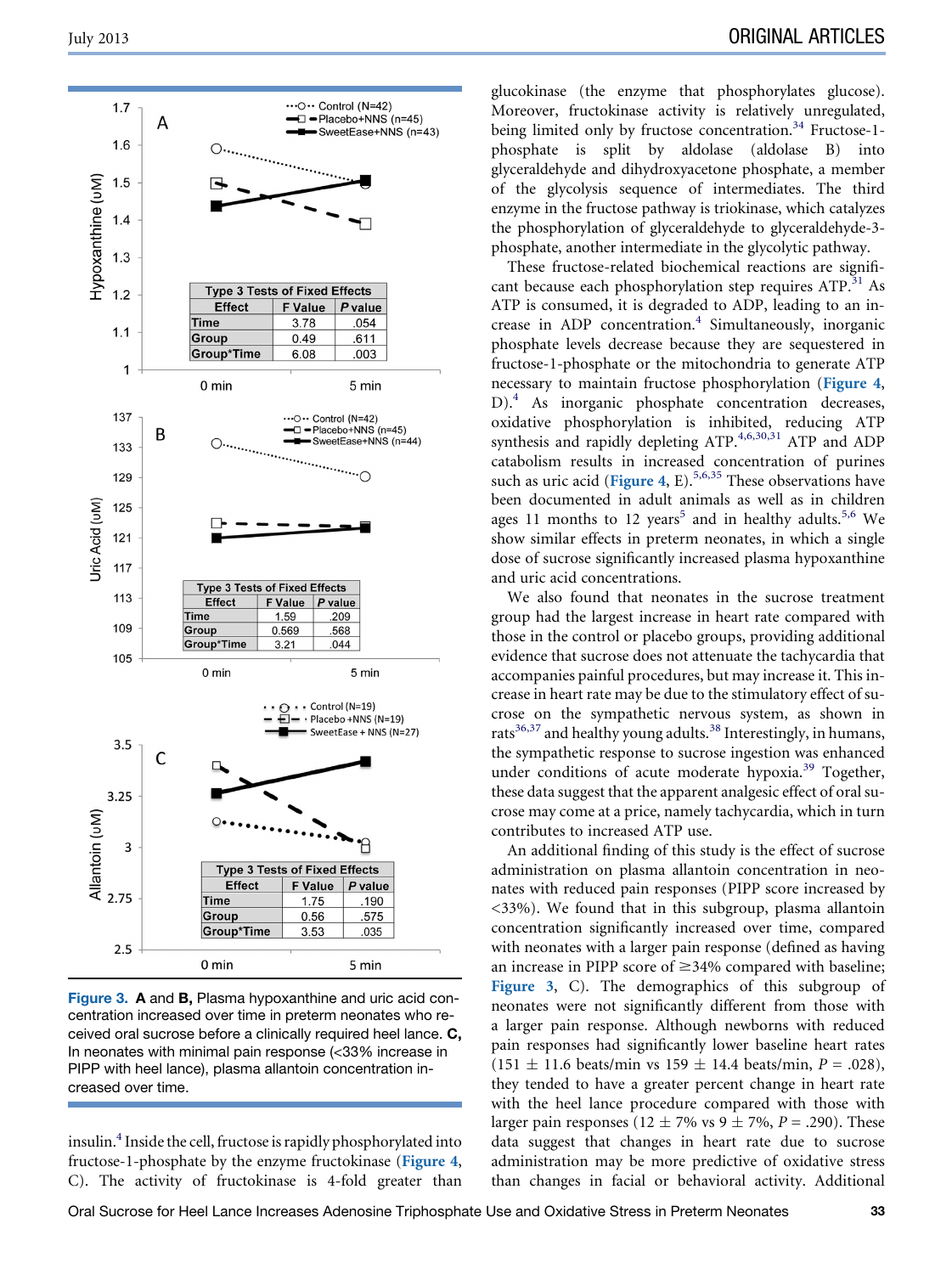<span id="page-5-0"></span>

Figure 4. Sucrose metabolism. A, Sucrose is hydrolyzed into fructose and glucose by the enzyme sucrase. B, Glucose and fructose are absorbed from the gastrointestinal tract, transferred to the portal circulation, and enter hepatocytes. C, Fructose is phosphorylated to form fructose-1-phosphate by the enzyme fructokinase. D, Fructose phosphorylation rapidly depletes the cell of ATP and inorganic phosphate. E, Decreases in ATP production, in addition to increased ATP utilization, results in increased hypoxanthine, xanthine, and uric acid production. If this is combined with increased oxidative stress, uric acid can be oxidized to form allantoin. *SGLT*, sodium-glucose cotransporter; *ISF*, interstitial fluid; *TCA*, tricarboxylic acid cycle; *IMP*, inosine monophosphate.

studies are required to examine the relationship between sucrose administration, pain reactivity, and oxidative stress.

A limitation of this study is that although statistical power of more than 80% was achieved for hypoxanthine and uric acid, it was not achieved for allantoin. A larger sample size may be required to adequately examine the effect of sucrose treatment on allantoin. It is possible that a significant

increase in allantoin may not be always evident five minutes after the heel lance procedure.

In this prospective, randomized, double-blind study, we made the observation that a single dose of oral sucrose, given before a heel lance, significantly increased markers of ATP use and oxidative stress in premature neonates over time. This finding suggests that the apparent analgesic effect of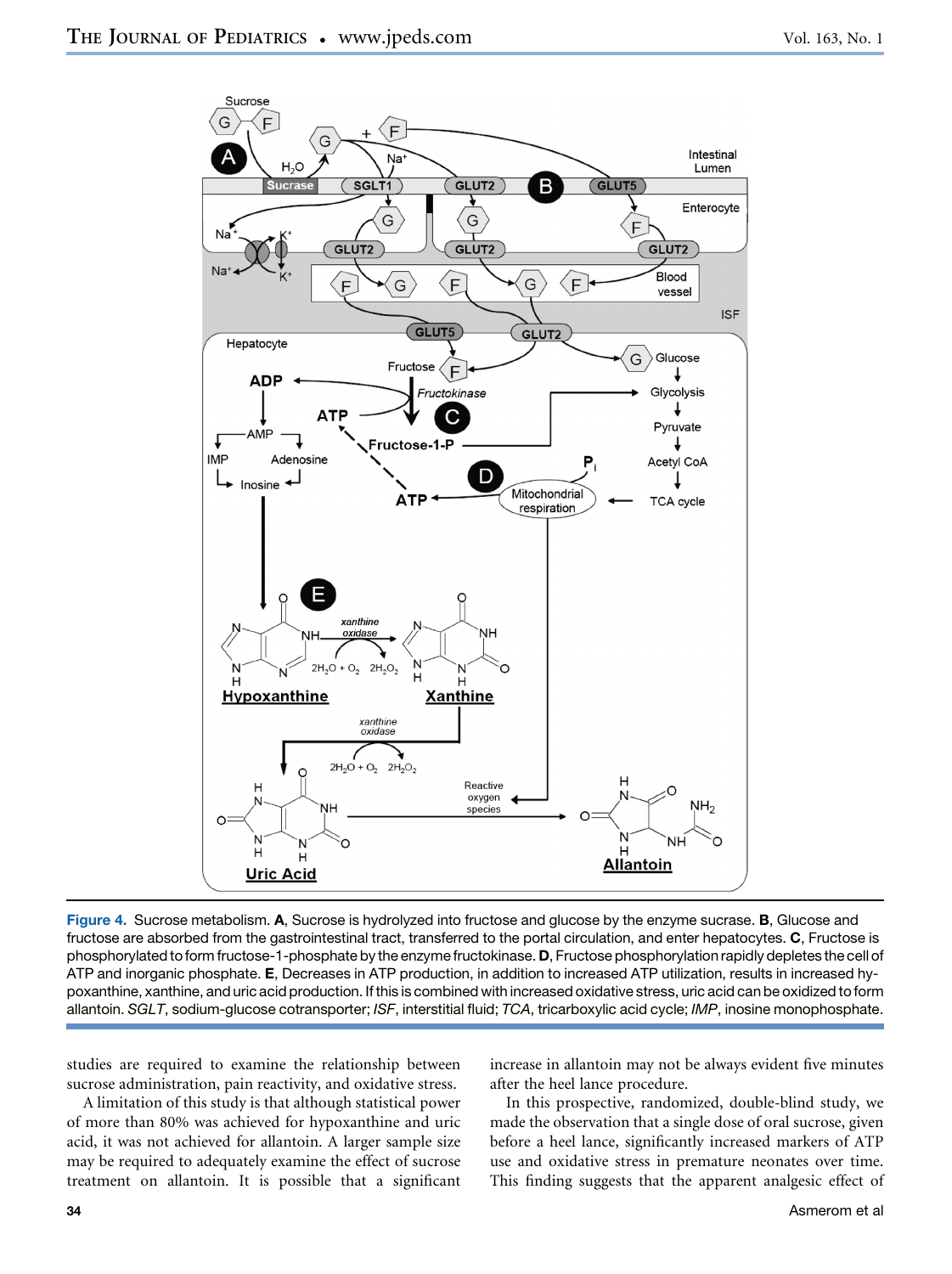<span id="page-6-0"></span>oral sucrose may come at a price, namely increased ATP use. Because neonates can be exposed to numerous painful procedures per day requiring multiple doses of sucrose, randomized trials should be performed to examine the effects of repeated sucrose administration not only on markers of ATP breakdown and oxidative stress but also on cellular injury. If it is determined that the metabolic risks of using sucrose in neonates is indeed greater than the known benefits of reducing behavioral indices of pain, additional studies need to be performed to identify alternative effective substances or methods to prevent or treat pain in neonates.  $\blacksquare$ 

We want to thank Desiree Wallace, PharmD and all the nurses and physicians at Loma Linda University Children's Hospital for their support of this study.

Submitted for publication Aug 22, 2012; last revision received Oct 30, 2012; accepted Dec 27, 2012.

Reprint requests: Danilyn M. Angeles, PhD, Division of Physiology, Department of Basic Sciences, Loma Linda University School of Medicine, Loma Linda, CA 92350. E-mail: dangeles@llu.edu

#### References

- 1. Johnston CC, Collinge JM, Henderson SJ, Anand KJ. A cross-sectional survey of pain and pharmacological analgesia in Canadian neonatal intensive care units. Clin J Pain 1997;13:308-12.
- 2. Simons SH, van Dijk M, Anand KS, Roofthooft D, van Lingen RA, Tibboel D. Do we still hurt newborn babies? A prospective study of procedural pain and analgesia in neonates. Arch Pediatri Adolesc Med 2003; 157:1058-64.
- 3. Batton DG, Barrington KJ, Wallman C. Prevention and management of pain in the neonate: an update. Pediatrics 2006;118:2231-41.
- 4. Mayes PA. Intermediary metabolism of fructose. Am J Clin Nutr 1993; 58(5 Suppl):754S-65S.
- 5. Perheentupa J, Raivio K. Fructose-induced hyperuricaemia. Lancet 1967;2:528-31.
- 6. Sahebjami H, Scalettar R. Effects of fructose infusion on lactate and uric acid metabolism. Lancet 1971;1:366-9.
- 7. Gustafsson J. Neonatal energy substrate production. Indian J Med Res 2009;130:618-23.
- 8. Harrison D, Johnston L, Loughnan P. Oral sucrose for procedural pain in sick hospitalized infants: a randomized-controlled trial. J Paediatr Child Health 2003;39:591-7.
- 9. Ascuitto RJ, Joyce JJ, Ross-Ascuitto NT. Mechanical function and substrate oxidation in the neonatal pig heart subjected to pacing-induced tachycardia. Mol Genet Metab 1999;66:212-23.
- 10. Portman MA, Heineman FW, Balaban RS. Developmental changes in the relation between phosphate metabolites and oxygen consumption in the sheep heart in vivo. J Clin Invest 1989;83:456-64.
- 11. Slater R, Cornelissen L, Fabrizi L, Patten D, Yoxen J, Worley A, et al. Oral sucrose as an analgesic drug for procedural pain in newborn infants: a randomised controlled trial. Lancet 2010;376:1225-32.
- 12. Stevens B, Yamada J, Ohlsson A. Sucrose for analgesia in newborn infants undergoing painful procedures. Cochrane Database Syst Rev 2010;CD001069.
- 13. Stevens B, Johnston C, Petryshen P, Taddio A. Premature Infant Pain Profile: development and initial validation. Clin J Pain 1996;12:13-22.
- 14. Hicks M, Wong LS, Day RO. Identification of products from oxidation of uric acid induced by hydroxyl radicals. Free Radic Res Commun 1993; 18:337-51.
- 15. Lazzarino G, Vagnozzi R, Tavazzi B, Pastore FS, Dipierro D, Siragusa P, et al. Mda, oxypurines, and nucleosides relate to reperfusion in shortterm incomplete cerebral-ischemia in the rat. Free Radic Biol Med 1992;13:489-98.
- 16. Ramenghi LA, Wood CM, Griffith GC, Levene MI. Reduction of pain response in premature infants using intraoral sucrose. Arch Dis Child 1996;74:F126-8.
- 17. Acharya AB, Annamali S, Taub NA, Field D. Oral sucrose analgesia for preterm infant venepuncture. Arch Dis Child Fetal Neonatal Ed 2004; 89:F17-8.
- 18. McCullough S, Halton T, Mowbray D, Macfarlane PI. Lingual sucrose reduces the pain response to nasogastric tube insertion: a randomised clinical trial. Arch Dis Child Fetal Neonatal Ed 2008;93:F100-3.
- 19. Stevens B, Ohlsson A. Sucrose for analgesia in newborn infants undergoing painful procedures. Cochrane Database Syst Rev 2000;CD001069.
- 20. Stevens B, Yamada J, Beyene J, Gibbins S, Petryshen P, Stinson J, et al. Consistent management of repeated procedural pain with sucrose in preterm neonates: is it effective and safe for repeated use over time? Clin J Pain 2005;21:543-8.
- 21. Johnston CC, Stremler RL, Stevens BJ, Horton LJ. Effectiveness of oral sucrose and simulated rocking on pain response in preterm neonates. Pain 1997;72:193-9.
- 22. Blass EM, Watt LB. Suckling- and sucrose-induced analgesia in human newborns. Pain 1999;83:611-23.
- 23. Gibbins S, Stevens B, Hodnett E, Pinelli J, Ohlsson A, Darlington G. Efficacy and safety of sucrose for procedural pain relief in preterm and term neonates. Nursing Res 2002;51:375-82.
- 24. Ballantyne M, Stevens B, McAllister M, Dionne K, Jack A. Validation of the premature infant pain profile in the clinical setting. Clin J Pain 1999; 15:297-303.
- 25. Slater L, Asmerom Y, Boskovic DS, Bahjri K, Plank MS, Angeles KR, et al. Procedural pain and oxidative stress in premature neonates. J Pain 2012; 13:590-7.
- 26. Calderon TC, Wu W, Rawson RA, Sakala EP, Sowers LC, Boskovic DS, et al. Effect of mode of birth on purine and malondialdehyde in umbilical arterial plasma in normal term newborns. J Perinatol 2008;28:475-81.
- 27. Gruber J, Tang SY, Jenner AM, Mudway I, Blomberg A, Behndig A, et al. Allantoin in human plasma, serum, and nasal-lining fluids as a biomarker of oxidative stress: avoiding artifacts and establishing real in vivo concentrations. Antioxid Redox Signal 2009;11:1767-76.
- 28. Al-Khalaf DVPD, Reaveley JMCA. Assay of serum allantoin in humans by gas chromatography-mass spectrometry. Clin Chim Acta 2002;318:63-70.
- 29. Johnston CC, Filion F, Snider L, Majnemer A, Limperopoulos C, Walker CD, et al. Routine sucrose analgesia during the first week of life in neonates younger than 31 weeks' postconceptional age. Pediatrics 2002;110:523-8.
- 30. Douard V, Ferraris RP. Regulation of the fructose transporter GLUT5 in health and disease. Am J Physiol Endocrinol Metab 2008;295:E227-37.
- 31. Raivio KO, Kekomaki MP, Maenpaa PH. Depletion of liver adenine nucleotides induced by D-fructose. Dose-dependence and specificity of the fructose effect. Biochem Pharmacol 1969;18:2615-24.
- 32. David ES, Cingari DS, Ferraris RP. Dietary induction of intestinal fructose absorption in weaning rats. Pediatr Res 1995;37:777-82.
- 33. Douard V, Cui XL, Soteropoulos P, Ferraris RP. Dexamethasone sensitizes the neonatal intestine to fructose induction of intestinal fructose transporter (Slc2A5) function. Endocrinology 2008;149:409-23.
- 34. Heinz F, Lamprecht W, Kirsch J. Enzymes of fructose metabolism in human liver. J Clin Invest 1968;47:1826-32.
- 35. Narins RG, Weisberg JS, Myers AR. Effects of carbohydrates on uric acid metabolism. Metabolism 1974;23:455-65.
- 36. Walgren MC, Young JB, Kaufman LN, Landsberg L. The effects of various carbohydrates on sympathetic activity in heart and interscapular brown adipose tissue of the rat. Metabolism 1987;36:585-94.
- 37. Young JB, Weiss J, Boufath N. Effects of dietary monosaccharides on sympathetic nervous system activity in adipose tissues of male rats. Diabetes 2004;53:1271-8.
- 38. Rousmans S, Robin O, Dittmar A, Vernet-Maury E. Autonomic nervous system responses associated with primary tastes. Chem Senses 2000;25: 709-18.
- 39. Klemenc M, Maver J, Princi T, Flander P, Golja P. The effect of sucrose ingestion on autonomic nervous system function in young subjects during acute moderate hypoxia. Eur J Appl Physiol 2008;104:803-12.